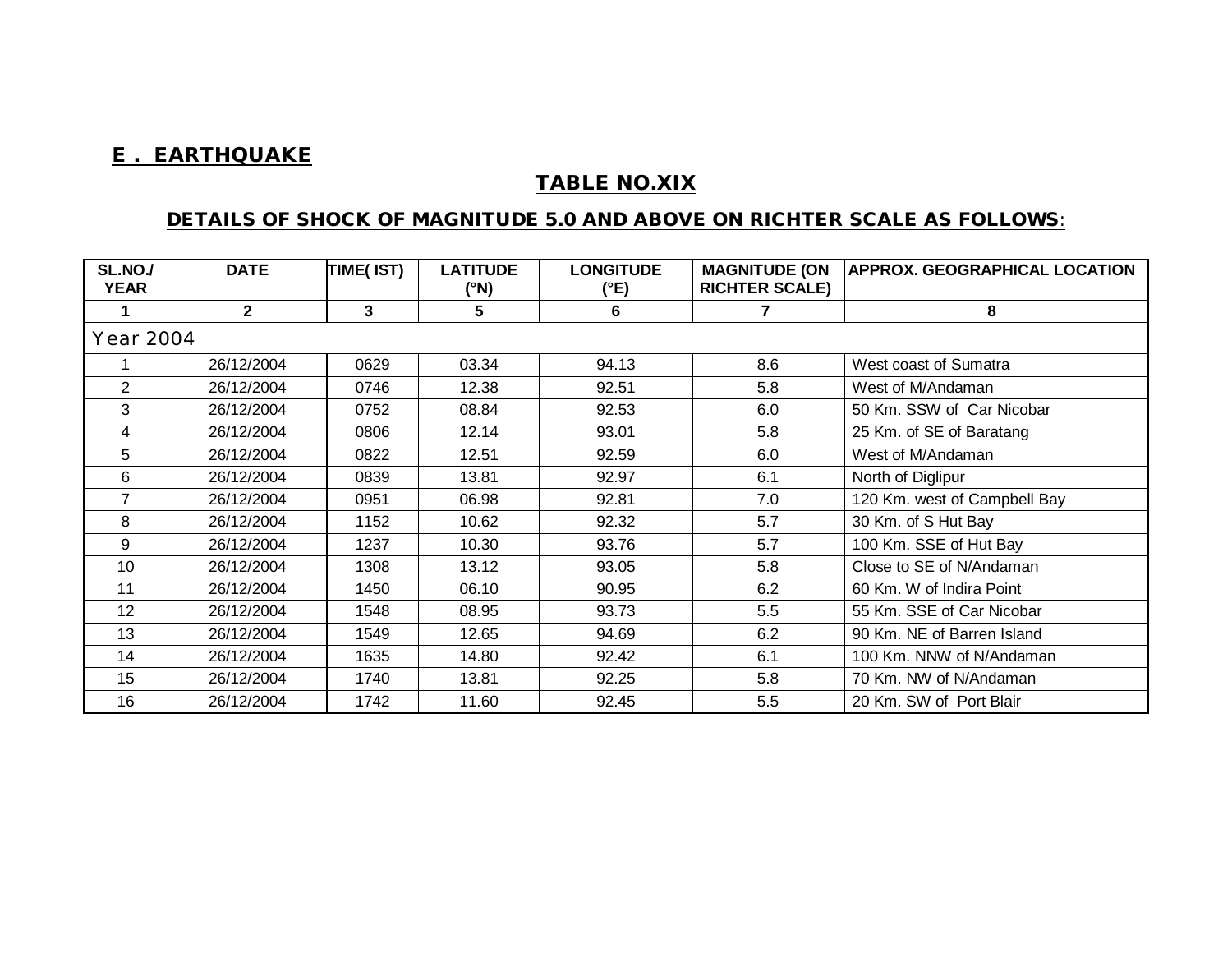| $\mathbf 1$ | $\mathbf{2}$ | $\mathbf{3}$ | $\overline{\mathbf{4}}$ | 5     | 6   | $\overline{7}$                |
|-------------|--------------|--------------|-------------------------|-------|-----|-------------------------------|
| 17          | 26/12/2004   | 1927         | 02.63                   | 94.60 | 5.5 | 530 Km. S of Indira Point     |
| 18          | 26/12/2004   | 2019         | 13.64                   | 92.44 | 5.9 | 40 Km. W of N/Andaman         |
| 19          | 26/12/2004   | 2037         | 03.70                   | 94.02 | 5.7 | 350 Km. S of Indira Point     |
| 20          | 26/12/2004   | 2042         | 06.70                   | 93.02 | 5.6 | 90 Km. S of Indira Point      |
| 21          | 27/12/2004   | 0034         | 04.78                   | 92.93 | 5.6 | 450 Km. SSW of Indira Point   |
| 22          | 27/12/2004   | 0050         | 03.59                   | 92.84 | 5.6 | 500 Km. SSW of Indira Point   |
| 23          | 27/12/2004   | 0237         | 04.66                   | 94.38 | 5.6 | 300 Km. S of Indira Point     |
| 24          | 27/12/2004   | 0315         | 06.56                   | 92.62 | 5.2 | 400 Km. SSW of Indira Point   |
| 25          | 27/12/2004   | 0602         | 06.10                   | 93.29 | 5.8 | 250 Km. S of Indira Point     |
| 26          | 27/12/2004   | 0620         | 12.96                   | 92.12 | 6.0 | 40 Km. W Inter View Island    |
| 27          | 27/12/2004   | 1041         | 06.00                   | 93.20 | 5.0 | 300 Km. SW of Indira Point    |
| 28          | 27/12/2004   | 1229         | 03.01                   | 95.54 | 5.4 | 450 Km. SSE of Indira Point   |
| 29          | 27/12/2004   | 1509         | 05.97                   | 93.42 | 5.8 | 150 Km. SSW of Indira Point   |
| 30          | 27/12/2004   | 1535         | 04.78                   | 95.12 | 5.3 | 350 Km. SSE of Indira Point   |
| 31          | 27/12/2004   | 1616         | 13.63                   | 93.10 | 5.4 | Very close to NE of N/Andaman |
| 32          | 27/12/2004   | 1728         | 08.37                   | 92.28 | 5.1 | 70 Km. W of Chowra Island     |
| 33          | 27/12/2004   | 2017         | 13.49                   | 91.46 | 5.9 | 150 Km. W of N/Andaman        |
| 34          | 27/12/2004   | 2050         | 08.57                   | 93.60 | 5.0 | 100 Km. N of Nancowry Island  |
| 35          | 27/12/2004   | 2310         | 06.11                   | 92.22 | 5.4 | 350 Km. SW of Indira Point    |
| 36          | 28/12/2004   | 0044         | 11.57                   | 91.54 | 5.3 | 90 Km. W of Port Blair        |
| 37          | 28/12/2004   | 0059         | 08.57                   | 93.64 | 5.4 | 120 Km. N of Nancowrie Island |
| 38          | 28/12/2004   | 0141         | 03.27                   | 95.51 | 5.8 | 500 Km. SSE of Indira Point   |
| 39          | 28/12/2004   | 0206         | 09.41                   | 93.89 | 5.3 | 130 Km. ENE of Car Nicobar    |
| 40          | 28/12/2004   | 0528         | 08.17                   | 91.77 | 5.0 | 130 Km. W of Katchal Island   |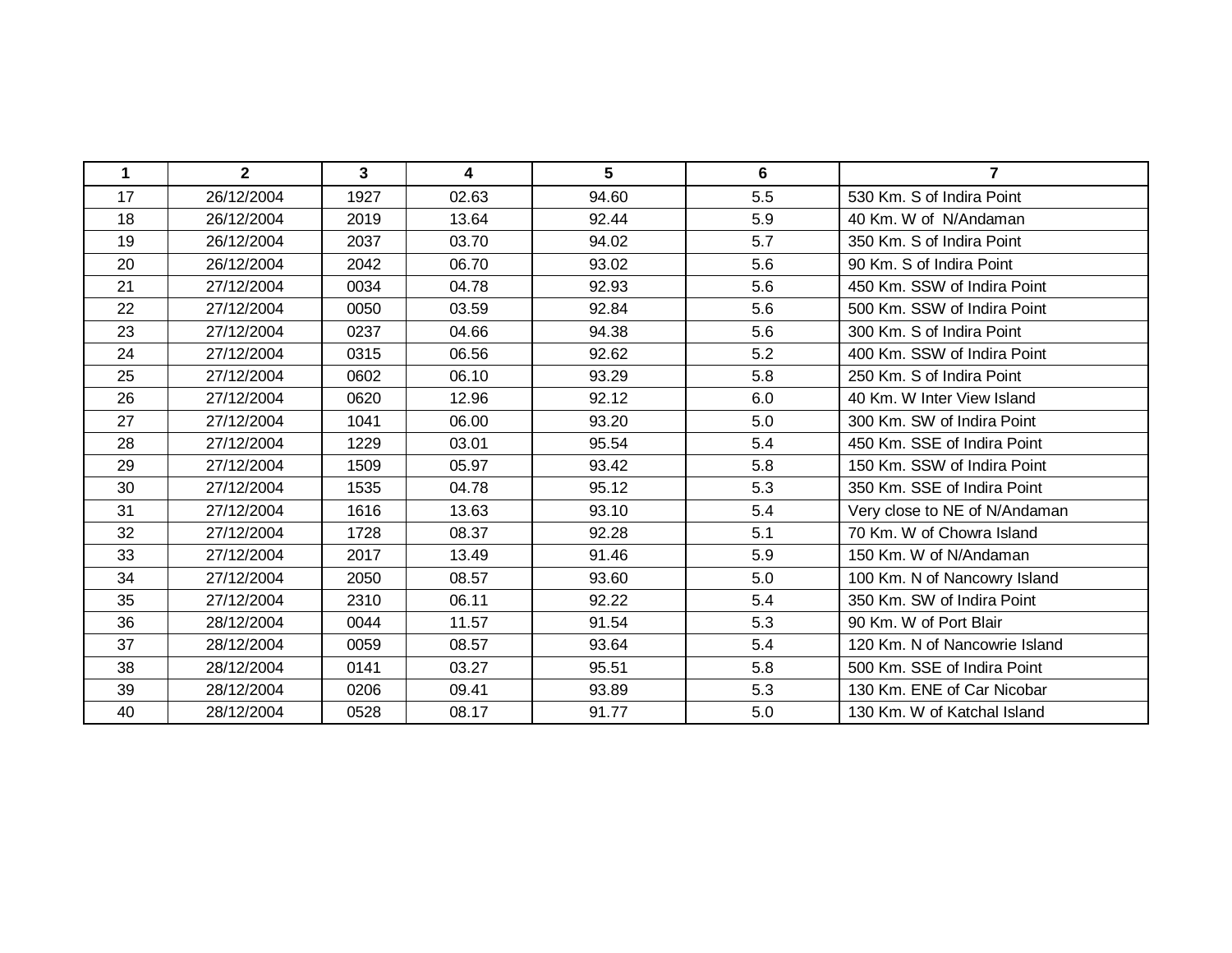| $\mathbf 1$ | $\mathbf{2}$ | $\mathbf{3}$ | 4     | $5\phantom{1}$ | 6   | $\overline{7}$                    |
|-------------|--------------|--------------|-------|----------------|-----|-----------------------------------|
| 41          | 28/12/2004   | 0608         | 07.74 | 94.49          | 5.4 | 100 Km. E of Indira Point         |
| 42          | 28/12/2004   | 0850         | 06.23 | 93.25          | 5.5 | 240 Km. SSW of Indira Point       |
| 43          | 28/12/2004   | 1106         | 09.60 | 93.70          | 5.0 | 130 Km. ENE of Car Nicobar        |
| 44          | 28/12/2004   | 1622         | 10.60 | 91.30          | 5.0 | 150 Km. SW of Hut Bay             |
| 45          | 28/12/2004   | 1648         | 05.50 | 95.24          | 5.4 | 200 Km. SE of Indira Point        |
| 46          | 28/12/2004   | 1837         | 07.15 | 92.12          | 5.3 | 130 Km. W of Campbell Bay         |
| 47          | 28/12/2004   | 2019         | 04.50 | 94.48          | 5.3 | 350 Km. S of Indira Point         |
| 48          | 28/12/2004   | 2241         | 10.05 | 92.79          | 5.1 | 80 Km. NNW of Car Nicobar         |
| 49          | 29/12/2004   | 0125         | 08.93 | 92.83          | 5.2 | 60 Km. SSE of Car Nicobar         |
| 50          | 29/12/2004   | 0710         | 08.27 | 92.77          | 5.7 | Very close to SW of Chowra Island |
| 51          | 29/12/2004   | 0721         | 09.18 | 93.57          | 6.1 | 80 Km. ESE of Car Nicobar         |
| 52          | 29/12/2004   | 0744         | 12.17 | 91.35          | 5.4 | 100 Km. W of Port Blair           |
| 53          | 29/12/2004   | 1127         | 08.80 | 92.80          | 5.8 | 45 Km. S of Car Nicobar           |
| 54          | 29/12/2004   | 1149         | 09.43 | 93.24          | 5.4 | 40 Km. E of Car Nicobar           |
| 55          | 29/12/2004   | 1159         | 12.94 | 92.16          | 5.1 | 120 Km. NNW of Port Blair         |
| 56          | 29/12/2004   | 1201         | 13.21 | 92.15          | 5.2 | 90 Km. W of N/Andaman             |
| 57          | 29/12/2004   | 1540         | 08.34 | 93.10          | 5.0 | 40 Km. NW of Katchal Island       |
| 58          | 29/12/2004   | 1920         | 07.70 | 94.61          | 5.1 | 150 Km. E of Chowra Island        |
| 59          | 30/12/2004   | 0243         | 05.94 | 94.59          | 5.8 | 180 Km. SE of Indira Point        |
| 60          | 30/12/2004   | 0426         | 07.47 | 93.94          | 5.2 | 80 Km. E of Indira Point          |
| 61          | 30/12/2004   | 0444         | 07.95 | 92.20          | 5.2 | 140 Km. W of Katchal Island       |
| 62          | 30/12/2004   | 0634         | 02.29 | 96.29          | 5.5 | 650 Km. SSE of Indira Point       |
| 63          | 30/12/2004   | 2305         | 07.69 | 92.65          | 5.4 | 200 Km W of Indira Point          |
| 64          | 30/12/2004   | 2328         | 12.62 | 92.10          | 5.5 | 70 Km S of M/Andaman              |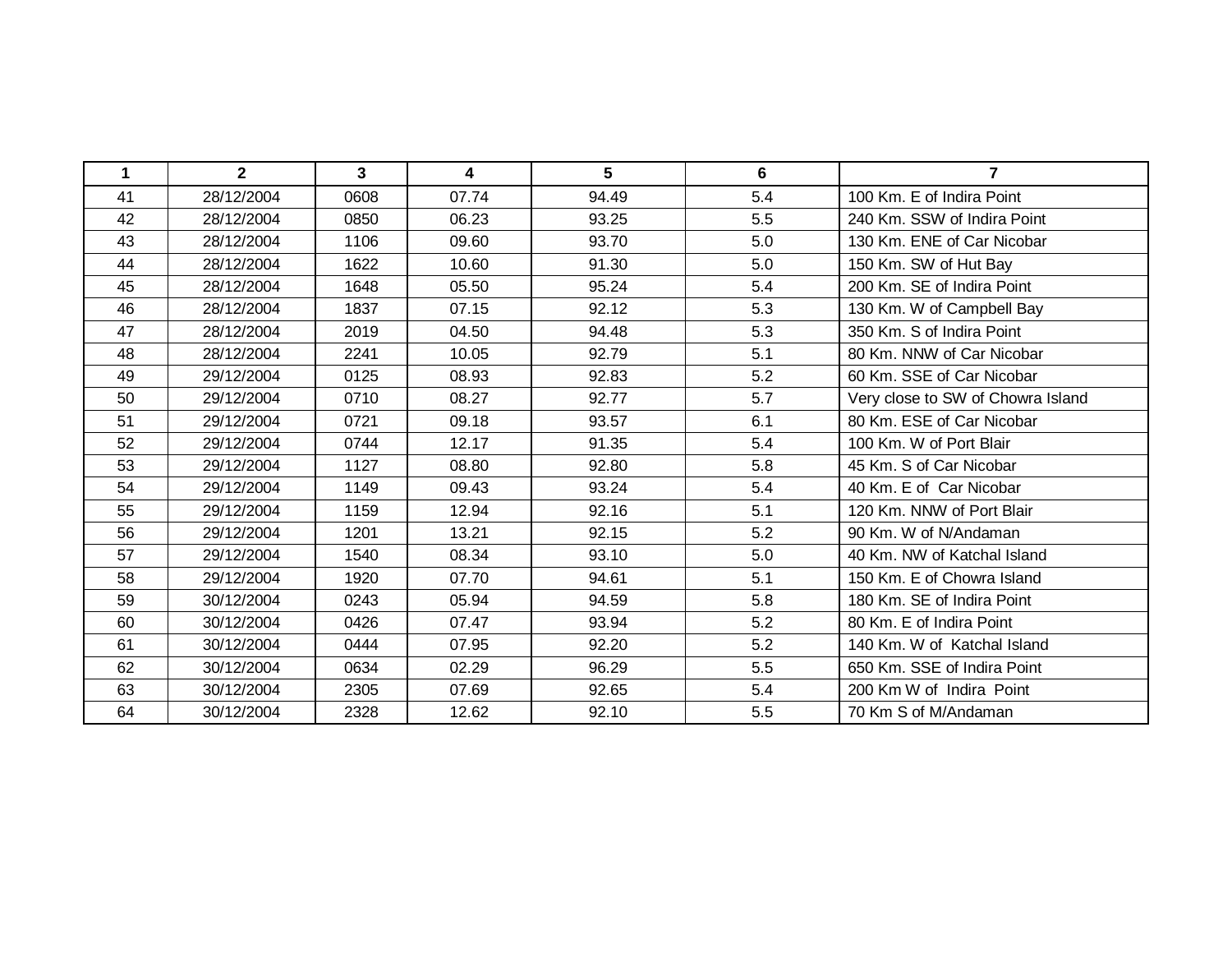| 1                | $\overline{2}$ | 3     | 4      | 5     | 6   | $\overline{7}$             |
|------------------|----------------|-------|--------|-------|-----|----------------------------|
| 65               | 31/12/2004     | 0048  | 05.01  | 95.50 | 5.2 | 200 Km SE of Indira Point  |
| 66               | 31/12/2004     | 0306  | 06.68  | 93.72 | 5.5 | Very close to Indira Point |
| 67               | 31/12/2004     | 0435  | 06.74  | 93.99 | 5.2 | 40 Km E of Kondul Island   |
| 68               | 31/12/2004     | 0754  | 07.22  | 92.09 | 5.8 | 180 Km W of Kondul Island  |
| 69               | 31/12/2004     | 11.24 | 11.054 | 91.93 | 5.8 | 60 Km SW of P/Blair        |
| 70               | 31/12/2004     | 1423  | 06.80  | 92.90 | 5.1 | 120 Km W of Car Nicobar    |
| 71               | 31/12/2004     | 1527  | 08.00  | 93.20 | 5.3 | 20 Km W of Katchal Island  |
| 72               | 31/12/2004     | 1629  | 08.20  | 95.80 | 5.1 | 350 Km E of Car Nicobar    |
| 73               | 31/12/2004     | 1735  | 06.50  | 92.90 | 5.8 | 100 Km W of Indira Point   |
| 74               | 31/12/2004     | 1912  | 04.70  | 95.20 | 5.7 | 350 Km SE of Indira Point  |
| 75               | 31/12/2004     | 2009  | 05.40  | 93.39 | 5.5 | 250 Km SW of Indira Point  |
| 76               | 31/12/2004     | 2146  | 08.96  | 94.10 | 5.4 | 140 Km ESE of Car Nicobar  |
| 77               | 31/12/2004     | 2318  | 05.66  | 93.97 | 5.5 | 150 Km SSE of Indira Point |
| 78               | 31/12/2004     | 2332  | 08.10  | 91.92 | 5.2 | 150 Km W of Car Nicobar    |
| <b>Year 2005</b> |                |       |        |       |     |                            |
| 1.               | 01/01/2005     | 0340  | 09.28  | 92.97 | 5.0 | 30 Km E of Car Nicobar     |
| 2.               | 01/01/2005     | 0726  | 04.33  | 94.63 | 5.2 | 400 Km SSE of Indira Point |
| 3.               | 01/01/2005     | 0933  | 06.05  | 93.23 | 5.5 | 100 Km W of Indira Point   |
| 4.               | 01/01/2005     | 1156  | 05.60  | 91.70 | 6.3 | 240 Km SW of Indira Point  |
| 5.               | 01/01/2005     | 1959  | 07.80  | 92.50 | 5.6 | 100 Km W of Katchal Island |
| 6.               | 01/01/2005     | 2259  | 08.89  | 91.19 | 5.0 | 70 Km NW of Car Nicobar    |
| 7.               | 02/01/2005     | 0038  | 08.14  | 93.97 | 5.9 | 70 Km E of Katchal Island  |
| 8.               | 02/01/2005     | 0353  | 09.03  | 93.98 | 5.0 | 110 Km ESE of Car Nicobar  |
| 9.               | 02/01/2005     | 0358  | 08.01  | 91.99 | 5.5 | 110 Km W of Katchal Island |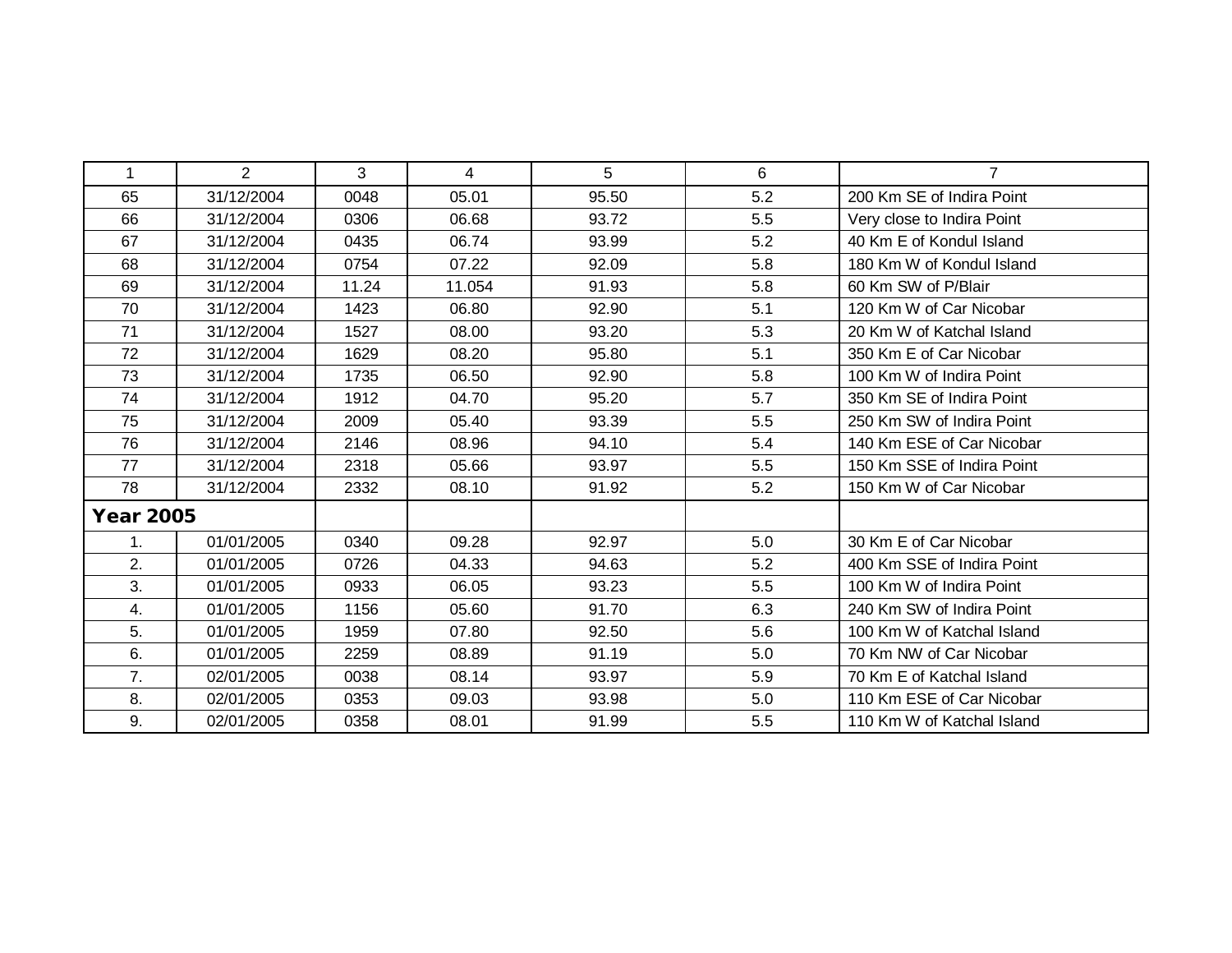| $\mathbf 1$ | $\overline{2}$ | 3    | $\overline{4}$ | 5     | 6   | $\overline{7}$                    |
|-------------|----------------|------|----------------|-------|-----|-----------------------------------|
| 10          | 02/01/2005     | 0442 | 06.61          | 92.15 | 5.0 | 240 Km SW of Indira Point         |
| 11          | 02/01/2005     | 1358 | 02.80          | 94.70 | 5.2 | 520Km SSE of Indira Point         |
| 12          | 02/01/2005     | 1743 | 06.14          | 92.94 | 5.2 | 240Km SSW of Indira Point         |
| 13          | 02/01/2005     | 2106 | 06.48          | 91.99 | 6.0 | 200Km SW of Indira Point          |
| 14          | 03/01/2005     | 1444 | 10.90          | 91.99 | 5.0 | 35 Km W of Hut Bay                |
| 15          | 04/01/2005     | 0106 | 06.20          | 92.20 | 5.3 | 300Km SW of Great Nicobar         |
| 16          | 04/01/2005     | 0735 | 05.50          | 91.80 | 5.3 | 250 Km SW of Indira Point         |
| 17          | 04/01/2005     | 1443 | 10.50          | 91.40 | 6.0 | 120Km W of H/Bay                  |
| 18          | 04/01/2005     | 1746 | 09.25          | 93.55 | 5.0 | 100Km .NE of Car Nicobar          |
| 19          | 04/01/2005     | 1826 | 07.70          | 92.67 | 5.4 | 90Km SW of Katchal Island         |
| 20          | 04/01/2005     | 2049 | 05.91          | 93.79 | 5.3 | 90Km S of Indira Point            |
| 21          | 04/01/2005     | 2357 | 05.69          | 93.61 | 5.3 | 140Km S of Indira Point           |
| 22          | 05/01/2005     | 0038 | 06.09          | 93.92 | 5.2 | 100 Km S of Indira Point          |
| 23          | 05/01/2005     | 0045 | 10.70          | 91.53 | 5.5 | 100 Km W of Hut Bay               |
| 24          | 05/01/2005     | 1103 | 04.40          | 93.30 | 5.5 | 300 Km SSW of Indira Point        |
| 25          | 05/01/2005     | 1403 | 13.40          | 92.40 | 5.4 | 50 Km NW of Interview Island      |
| 26          | 05/01/2005     | 1802 | 08.00          | 93.20 | 5.3 | 30 Km W of Katchal Island         |
| 27          | 05/01/2005     | 2005 | 06.20          | 93.8  | 5.4 | 10 Km SSW of Great Nicobar Island |
| 28          | 05/01/2005     | 2024 | 06.50          | 93.6  | 5.8 | 35 Km W of Great Nicobar Island   |
| 29          | 06/01/2005     | 0542 | 06.30          | 92.1  | 5.7 | 190 Km W of Indira Point          |
| 30          | 06/01/2005     | 1022 | 07.10          | 91.8  | 5.2 | 200Km W of Indira Point           |
| 31          | 06/01/2005     | 1324 | 11.06          | 93.60 | 5.6 | 40Km NE of Hut Bay                |
| 32          | 06/01/2005     | 1726 | 11.36          | 91.57 | 5.1 | 130Km WSW of Port Blair           |
| 33          | 07/01/2005     | 1330 | 07.30          | 93.50 | 5.7 | 30Km W of Little Nicobar          |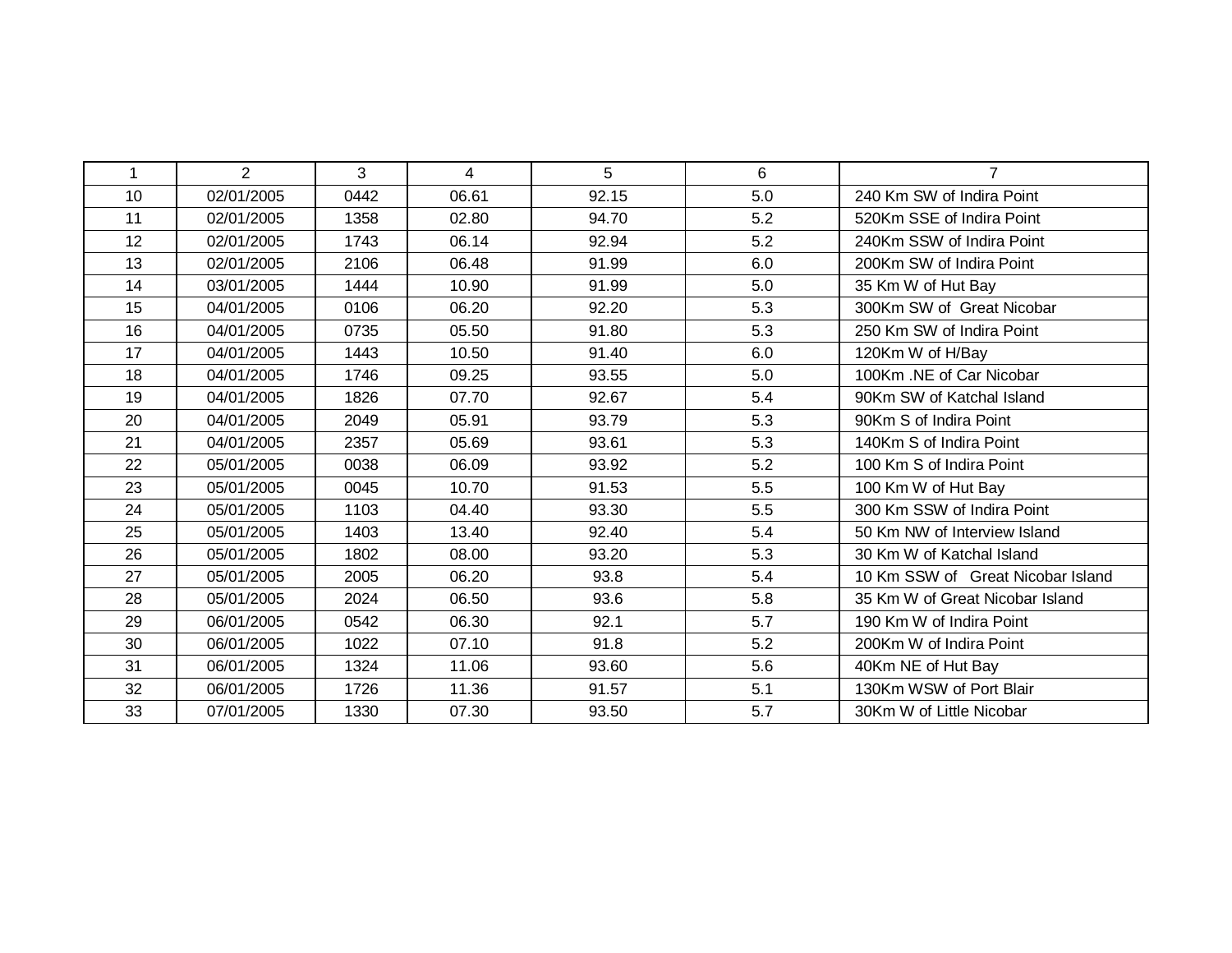| $\mathbf 1$ | $\overline{2}$ | 3    | 4     | 5 <sup>5</sup> | 6   | $\overline{7}$                |
|-------------|----------------|------|-------|----------------|-----|-------------------------------|
| 34          | 07/01/2005     | 1619 | 08.30 | 92.4           | 5.4 | 70 Km WNW of Chowra Island    |
| 35          | 08/01/2005     | 0021 | 06.40 | 92.2           | 5.2 | 240 Km SW Indira Point        |
| 36          | 08/01/2005     | 0819 | 13.40 | 93.00          | 5.0 | 40 Km SE of Sound Island      |
| 37          | 08/01/2005     | 1101 | 10.70 | 91.80          | 5.2 | 50 Km SSW of Hut Bay          |
| 38          | 08/01/2005     | 1129 | 05.30 | 93.60          | 5.0 | 250 Km S of Indira Point      |
| 39          | 08/01/2005     | 1802 | 11.90 | 92.70          | 5.3 | 30 Km N of Port Blair         |
| 40          | 08/01/2005     | 2030 | 04.70 | 91.30          | 5.2 | Indian Ocean                  |
| 41          | 09/01/2005     | 2247 | 05.40 | 93.50          | 5.4 | 280 Km SW of Indira Point     |
| 42          | 10/01/2005     | 0343 | 05.40 | 94.00          | 6.2 | 240 Km of SSW of Indira Point |
| 43          | 11/01/2005     | 1120 | 08.70 | 93.70          | 5.2 | 55 Km NE of Chowra Island     |
| 44          | 12/01/2005     | 0426 | 12.40 | 91.00          | 5.0 | 300 Km W of Interview Island  |
| 45          | 12/01/2005     | 1928 | 05.60 | 93.60          | 5.4 | 200 Km S of Indira Point      |
| 46          | 13/01/2005     | 0015 | 06.90 | 96.10          | 5.1 | 240 Km SE of Indira Point     |
| 47          | 13/01/2005     | 1100 | 12.20 | 92.30          | 5.1 | 77 Km NW of Port Blair        |
| 48          | 13/01/2005     | 1423 | 06.00 | 93.00          | 5.1 | 140 Km S of Indira Point      |
| 49          | 14/01/2005     | 2152 | 09.3  | 93.30          | 5.0 | Nicobar Island                |
| 50          | 14/01/2005     | 2318 | 12.2  | 92.50          | 5.1 | 80 Km NW of Port Blair        |
| 51          | 15/01/2005     | 1317 | 15.3  | 92.2           | 5.4 | 300 Km NNW of Sound Islands   |
| 52          | 20/01/2005     | 0221 | 4.5   | 92.0           | 5.2 | 240 Km SW of Indira Point     |
| 53          | 20/01/2005     | 2048 | 13.6  | 92.5           | 5.0 | 45 Km NW of Interview Islands |
| 54          | 21/01/2005     | 0057 | 07.4  | 92.8           | 5.2 | 110 Km W of Little Nicobar    |
| 55          | 22/01/2005     | 1829 | 6.0   | 94.5           | 5.0 | 330 Km SW of Indira Point     |
| 56          | 23/01/2005     | 0008 | 14.4  | 92.0           | 5.0 | 150 Km of Interview Island    |
| 57          | 23/01/2005     | 1001 | 5.5   | 92.5           | 5.1 | 220 Km SW of Indira Point     |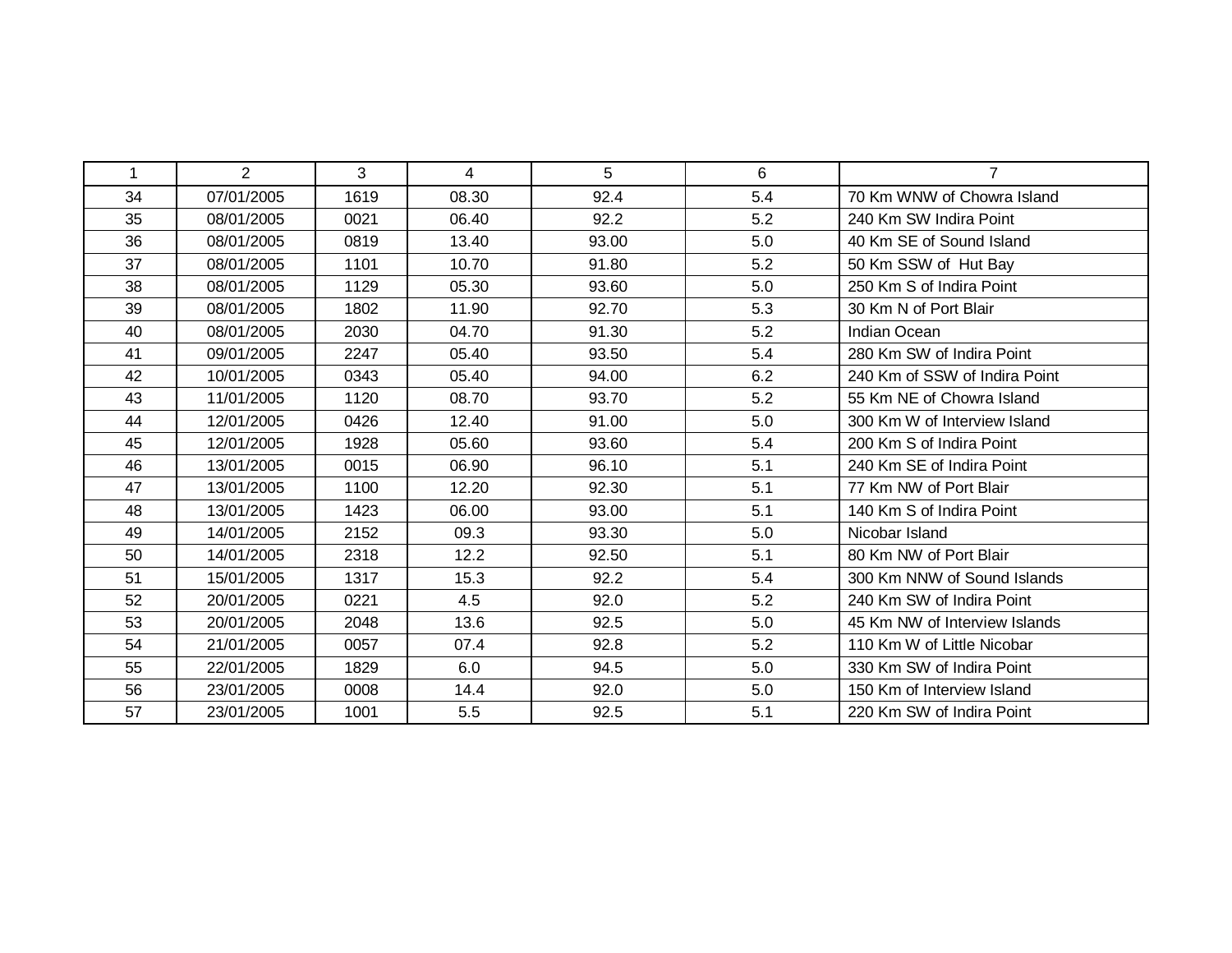| 1  | $\mathbf{2}$ | 3    | 4    | 5    | 6   | $\overline{7}$                     |
|----|--------------|------|------|------|-----|------------------------------------|
| 58 | 24/01/2005   | 0947 | 7.5  | 91.8 | 6.5 | 220 Km W of Indira Point           |
| 59 | 24/1/2005    | 2330 | 9.1  | 94.5 | 5.0 |                                    |
| 60 | 26/01/2005   | 2301 | 8.4  | 93.9 | 5.7 | East coast of Car Nicobar          |
| 61 | 27/01/2005   | 0330 | 1.1  | 97.1 | 5.4 |                                    |
| 62 | 27/01/2005   | 0929 | 7.7  | 93.6 | 5.4 | Off North coast of Little Nicobar  |
| 63 | 27/01/2005   | 1052 | 08.1 | 93.1 | 5.0 | Near Kamorta Islands               |
| 64 | 27/01/2005   | 1227 | 8.8  | 93.8 | 5.8 | Off North coast of Kamorta Islands |
| 65 | 27/01/2005   | 1256 | 8.8  | 94.0 | 5.6 | Off North coast of Kamorta Islands |
| 66 | 27/01/2005   | 1306 | 8.9  | 93.9 | 5.4 | Off North coast of Kamorta Islands |
| 67 | 27/01/2005   | 1349 | 8.8  | 93.8 | 5.5 | Off North coast of Kamorta Islands |
| 68 | 27/01/2005   | 1407 | 9.3  | 94.2 | 5.1 | Off East coast of Car Nicobar      |
| 69 | 27/01/2005   | 1412 | 8.2  | 93.2 | 5.3 | West coast of Kamorta Islands      |
| 70 | 27/01/2005   | 1441 | 7.6  | 94.9 | 5.1 | Off East coast of Car Nicobar      |
| 71 | 27/01/2005   | 1456 | 8.6  | 93.9 | 5.2 | Off East coast of Kamorta Islands  |
| 72 | 27/01/2005   | 1523 | 8.9  | 93.9 | 5.4 | Off East coast of Car Nicobar      |
| 73 | 27/01/2005   | 1628 | 8.8  | 94.0 | 5.1 | Off East coast of Car Nicobar      |
| 74 | 27/01/2005   | 1714 | 8.8  | 93.8 | 5.0 | Off East coast of Car Nicobar      |
| 75 | 27/01/2005   | 1718 | 8.8  | 93.8 | 5.6 | Off East coast of Car Nicobar      |
| 76 | 27/01/2005   | 2054 | 7.6  | 96.6 | 5.1 | 220 Km East of Indira Point        |
| 77 | 27/01/2005   | 2105 | 8.5  | 93.8 | 5.3 | Off East coast of Kamorta Islands  |
| 78 | 27/01/2005   | 2229 | 8.0  | 93.4 | 5.4 | Off East coast of Kamorta Islands  |
| 79 | 27/01/2005   | 2311 | 8.4  | 93.5 | 5.4 | Off East coast of Kamorta Islands  |
| 80 | 28/01/2005   | 0023 | 8.3  | 93.8 | 5.1 | Off East coast of Kamorta Islands  |
| 81 | 28/01/2005   | 0140 | 6.9  | 93.8 | 5.1 | Off East coast of Great Nicobar    |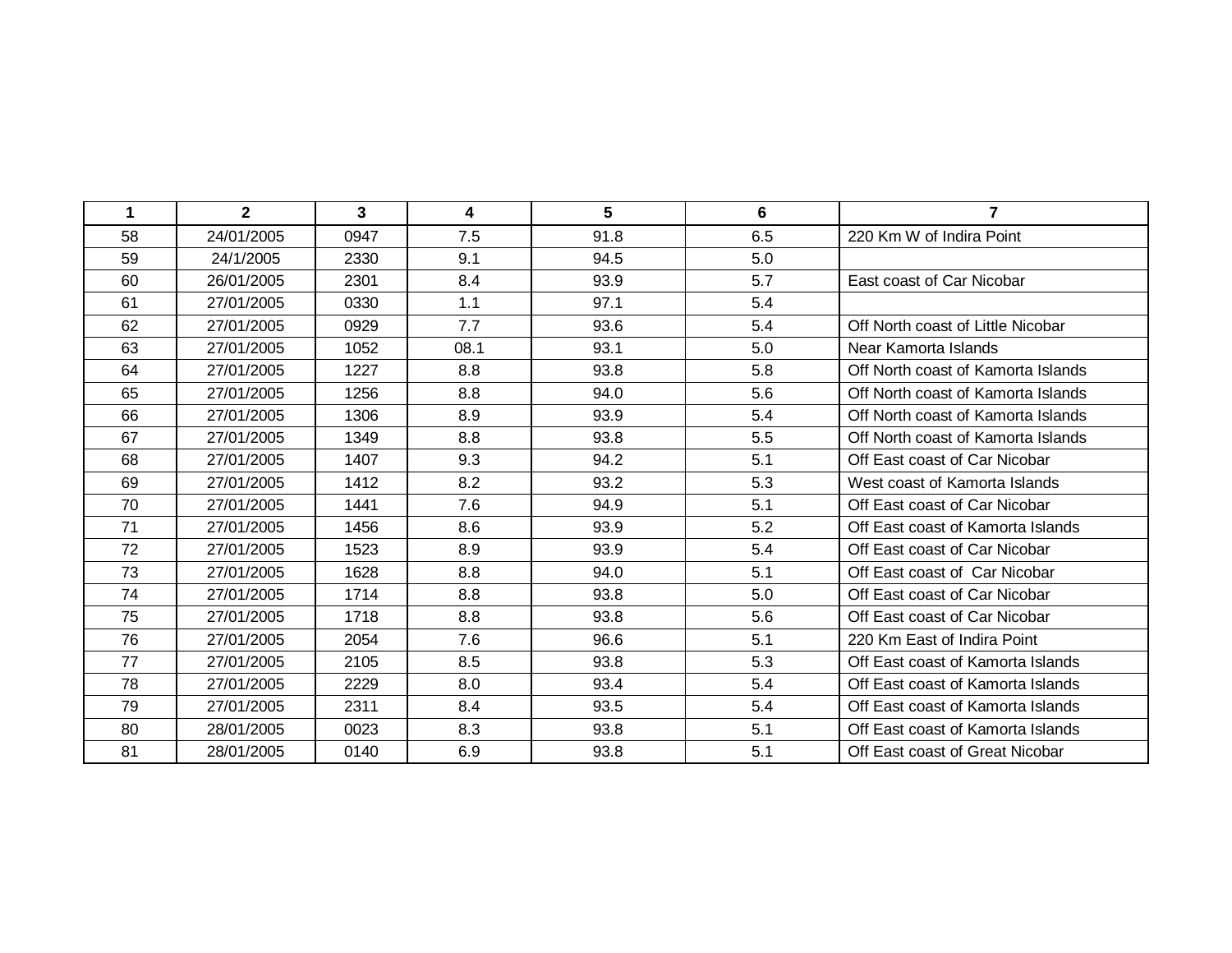| $\mathbf 1$ | $\mathbf{2}$ | 3    | 4    | 5    | 6   | $\overline{7}$                    |
|-------------|--------------|------|------|------|-----|-----------------------------------|
| 82          | 28/01/2005   | 0148 | 7.3  | 92.2 | 5.1 | Off West coast of Little Nicobar  |
| 83          | 28/01/2005   | 0215 | 8.3  | 93.4 | 5.2 | Off East coast of Kamorta Islands |
| 84          | 28/01/2005   | 0231 | 9.6  | 93.8 | 5.2 | Off East coast of Little Andaman  |
| 85          | 28/01/2005   | 0328 | 8.0  | 94.2 | 5.3 | Off East coast of Kamorta Islands |
| 86          | 28/01/2005   | 0411 | 8.8  | 93.8 | 5.5 | Off East coast of Kamorta Islands |
| 87          | 28/01/2005   | 0457 | 8.5  | 93.7 | 5.2 | Off East coast of Kamorta Islands |
| 88          | 28/01/2005   | 0902 | 7.2  | 92.0 | 5.3 | 220 Km W of Little Nicobar        |
| 89          | 28/01/2005   | 1035 | 8.5  | 94.5 | 5.1 | Near Indira Point                 |
| 90          | 28/01/2005   | 1109 | 9.6  | 95.2 | 5.2 | 450 Km E of Great Nicobar         |
| 91          | 28/01/2005   | 1141 | 8.7  | 93.7 | 5.6 | 60 Km NW of Chowra Island         |
| 92          | 28/01/2005   | 1319 | 8.3  | 93.3 | 5.3 | 60 Km W of Chowra Island          |
| 93          | 28/01/2005   | 1723 | 8.7  | 93.8 | 5.4 | 100 Km NW of Chowra Island        |
| 94          | 28/01/2005   | 1807 | 8.7  | 93.7 | 5.2 | 90 Km NW of Chowra Island         |
| 95          | 28/01/2005   | 2320 | 8.3  | 94.5 | 5.3 | 90 Km E of Chowra Island          |
| 96          | 29/01/2005   | 0049 | 8.9  | 93.8 | 5.4 | 85 Km SE of Car Nicobar           |
| 97          | 29/01/2005   | 0406 | 8.6  | 93.6 | 5.2 | 100 Km SE of Car Nicobar          |
| 98          | 29/01/2005   | 0644 | 8.2  | 93.2 | 5.3 | 50 Km of Katchal Islands          |
| 99          | 29/01/2005   | 0720 | 9.2  | 95.5 | 5.3 | 240 Km E of Car Nicobar           |
| 100         | 29/01/2005   | 0908 | 9.2  | 94.1 | 5.4 | 140 Km E of Car Nicobar           |
| 101         | 29/01/2005   | 1114 | 13.2 | 92.7 | 5.4 | 70 Km SW of Diglipur (N/A)        |
| 102         | 29/01/2005   | 2207 | 8.3  | 94.3 | 5.1 | 60 Km E of Chowra Islands         |
| 103         | 30/01/2005   | 0036 | 7.8  | 92.9 | 5.3 | 40 Km SW of Katchal               |
| 104         | 30/01/2005   | 0139 | 8.7  | 93.8 | 5.4 | 140 Km SE of Car Nicobar          |
| 105         | 30/01/2005   | 0159 | 9.9  | 94.9 | 5.7 | 340 Km SE of Hut bay              |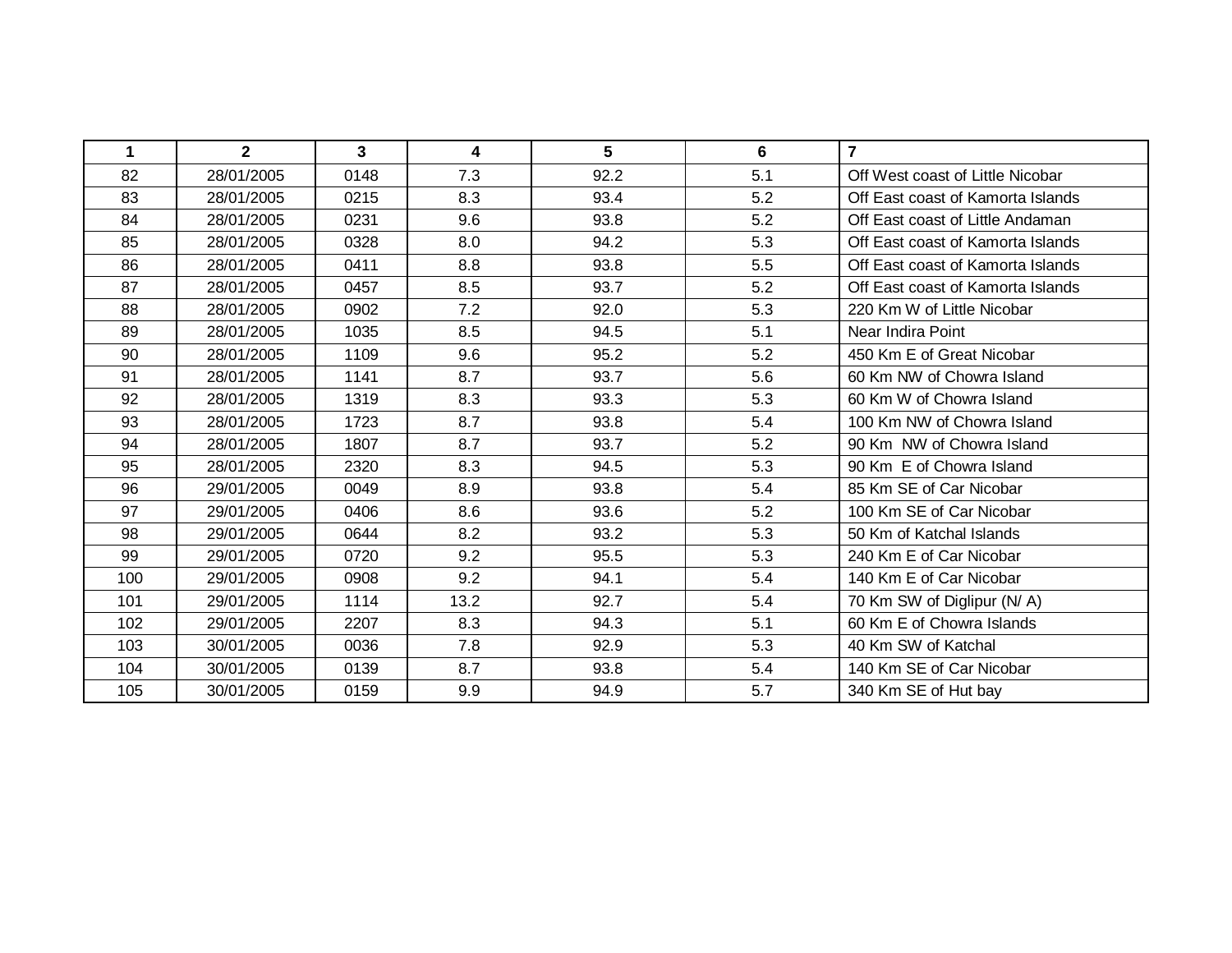| 1   | 2          | 3    | $\overline{4}$ | 5    | 6   | $\overline{7}$                   |
|-----|------------|------|----------------|------|-----|----------------------------------|
| 106 | 30/01/2005 | 0334 | 8.5            | 95.4 | 5.2 | 300 Km E of Car Nicobar          |
| 107 | 30/01/2005 | 0537 | 9.1            | 94.0 | 5.3 | 140 Km SE of Car Nicobar         |
| 108 | 30/01/2005 | 0604 | 9.0            | 94.4 | 5.0 | 120 Km SE of Car Nicobar         |
| 109 | 30/01/2005 | 0756 | 9.3            | 94.2 | 5.1 | 150Km E of Car Nicobar           |
| 110 | 30/01/2005 | 0805 | 8.7            | 93.8 | 5.3 | 100 Km NE of Chowra Islands      |
| 111 | 30/01/2005 | 0844 | 6.9            | 91.9 | 5.3 | 190 Km W of Cambell Bay          |
| 112 | 30/01/2005 | 1156 | 13.8           | 92.6 | 5.0 | 100 Km NW of Sound Islands       |
| 113 | 30/01/2005 | 1232 | 13.3           | 92.7 | 5.0 | 70 Km NW of Sound Islands        |
| 114 | 30/01/2005 | 1400 | 8.4            | 93.4 | 5.0 | 50 Km E of Chowra Islands        |
| 115 | 30/01/2005 | 2103 | 8.6            | 93.9 | 5.5 | 90 Km E of Chowra Islands        |
| 116 | 31/01/2005 | 0310 | 11.5           | 91.7 | 5.1 | 180 Km W of Port Blair           |
| 117 | 31/01/2005 | 2200 | 8.8            | 93.9 | 5.2 | East coast of Car Nicobar        |
| 118 | 01/02/2005 | 0638 | 8.8            | 93.8 | 5.3 | East coast of Car Nicobar        |
| 119 | 01/02/2005 | 1605 | 10.3           | 94.5 | 5.2 | 330Km East of Hut Bay            |
| 120 | 01/02/2005 | 1925 | 10.8           | 94.8 | 5.2 | 360Km East of Hut Bay            |
| 121 | 01/02/2005 | 1946 | 6.2            | 94.2 | 5.2 | 280 Km S of Indira Point         |
| 122 | 02/02/2005 | 0700 | 10.1           | 94.5 | 5.0 | 300Km East of Hut Bay            |
| 123 | 02/02/2005 | 1853 | 9.3            | 94.4 | 5.2 | Off East coast of Car Nicobar    |
| 124 | 03/02/2005 | 0211 | 7.2            | 92.1 | 5.2 | Off West coast of Great Nicobar  |
| 125 | 03/02/2005 | 0526 | 9.6            | 94.5 | 5.1 | Off East coast of Car Nicobar    |
| 126 | 03/02/2005 | 1021 | 6.4            | 92.1 | 5.8 | Off coast of Great Nicobar       |
| 127 | 04/02/2005 | 1515 | 8.9            | 93.9 | 5.5 | Off East coast of Car Nicobar    |
| 128 | 05/02/2005 | 2306 | 8.4            | 93.6 | 5.8 | Off North coast of Kamorta       |
| 129 | 06/02/2005 | 0954 | 14.0           | 93.0 | 5.6 | Off North coast of North Andaman |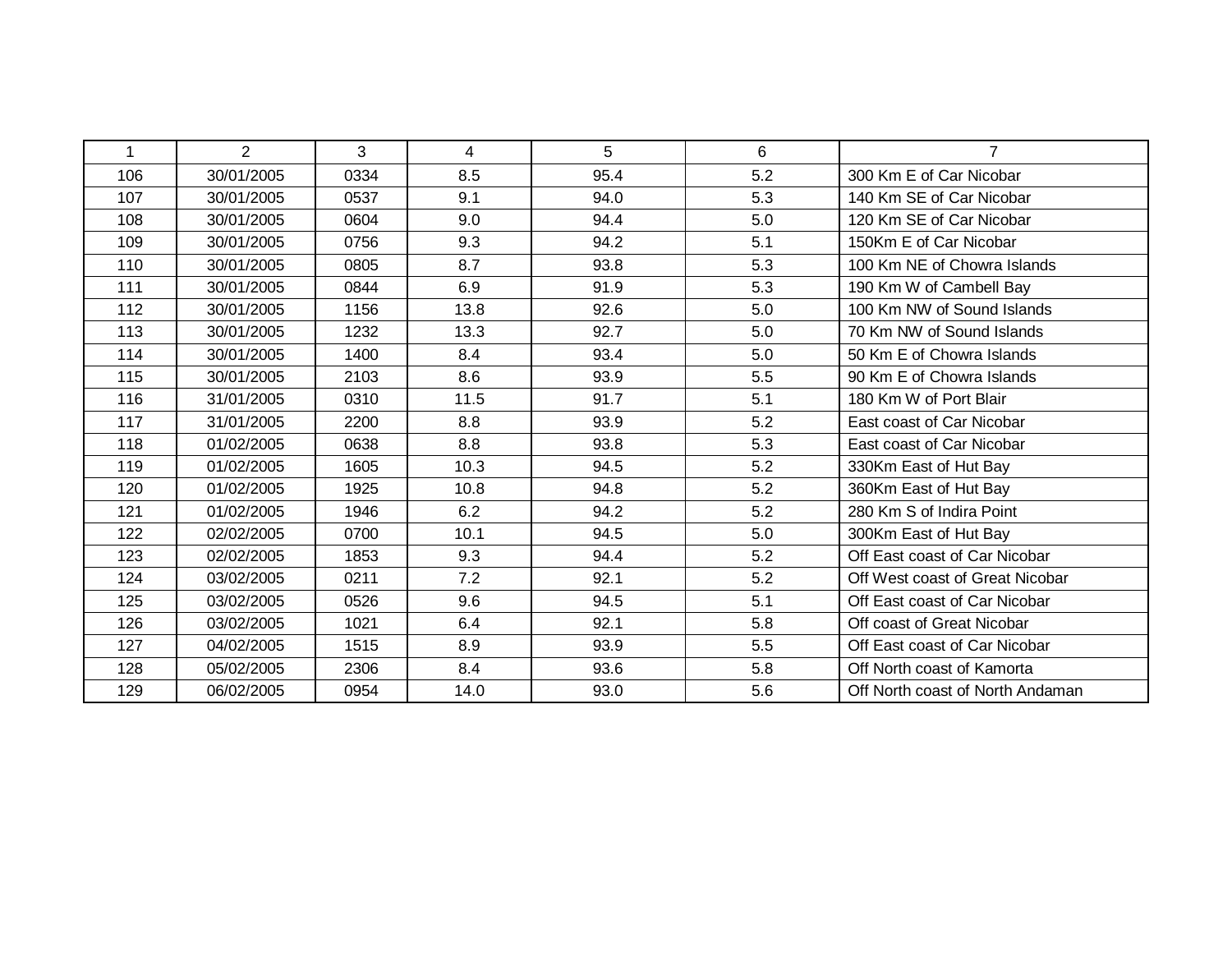| 1   | $\overline{2}$ | 3    | 4    | 5    | 6   | $\overline{7}$                   |
|-----|----------------|------|------|------|-----|----------------------------------|
| 130 | 06/02/2005     | 1137 | 7.7  | 94.1 | 5.4 | 60 Km SE of Nancowrie            |
| 131 | 06/02/2005     | 1643 | 8.9  | 92.6 | 5.1 | North coast of Kamorta           |
| 132 | 07/02/2005     | 0544 | 8.2  | 93.4 | 5.3 | East coast of Kamorta            |
| 133 | 09/02/2005     | 0816 | 7.1  | 91.9 | 5.5 | Off West coast of Great Nicobar  |
| 134 | 09/02/2005     | 1858 | 5.0  | 93.8 | 5.4 | 400 Km S of Indira Point         |
| 135 | 10/02/2005     | 0705 | 7.8  | 93.3 | 5.0 | 50 Km SW of Katchal              |
| 136 | 16/02/2005     | 1350 | 8.9  | 93.9 | 5.6 | Off East coast of Kamorta        |
| 137 | 19/02/2005     | 0104 | 6.4  | 94.1 | 5.7 | Off South coast of Great Nicobar |
| 138 | 20/02/2005     | 1714 | 12.0 | 92.2 | 5.4 | South Andaman                    |
| 139 | 20/02/2005     | 1140 | 3.5  | 93.7 | 5.2 | 250 Km South of Indira Point     |
| 140 | 22/02/2005     | 2240 | 11.8 | 91.8 | 5.6 | 60 Km West of Port Blair         |
| 141 | 24/02/2005     | 1306 | 3.9  | 94.7 | 5.2 | 300 Km South of Indira Point     |
| 142 | 25/02/2005     | 0211 | 3.7  | 93.8 | 5.0 | 340 Km South of Indira Point     |
| 143 | 26/02/2005     | 1827 | 4.0  | 94.7 | 5.9 | 300 Km South of Indira Point     |
| 144 | 11/03/2005     | 1830 | 8.8  | 93.9 | 5.3 | 140Km East of Car Nicobar        |
| 145 | 12/03/2005     | 0405 | 5.4  | 95.2 | 5.5 | 200 Km South of Indira Point     |
| 146 | 13/03/2005     | 0414 | 10.0 | 92.1 | 5.3 | 75km SW of Hut Bay               |
| 147 | 13/03/2005     | 0749 | 11.7 | 93.0 | 5.3 | 40Km East of Port Blair          |
| 148 | 14/03/2005     | 0343 | 6.4  | 94.0 | 5.6 | Off South coast of Great Nicobar |
| 149 | 16/03/2005     | 1210 | 5.0  | 95.0 | 5.3 | 300 Km South of Indira Point     |
| 150 | 18/03/2005     | 0451 | 5.7  | 94.9 | 5.4 | 110 Km SE of Indira Point        |
| 151 | 21/03/2005     | 1944 | 12.3 | 92.1 | 5.0 | Off West coast of Middle Andaman |
| 152 | 22/03/2005     | 1509 | 13.2 | 92.3 | 5.3 | Off West coast of North Andaman  |
| 153 | 23/03/2005     | 1447 | 12.6 | 92.8 | 5.3 | Off West coast of Middle Andaman |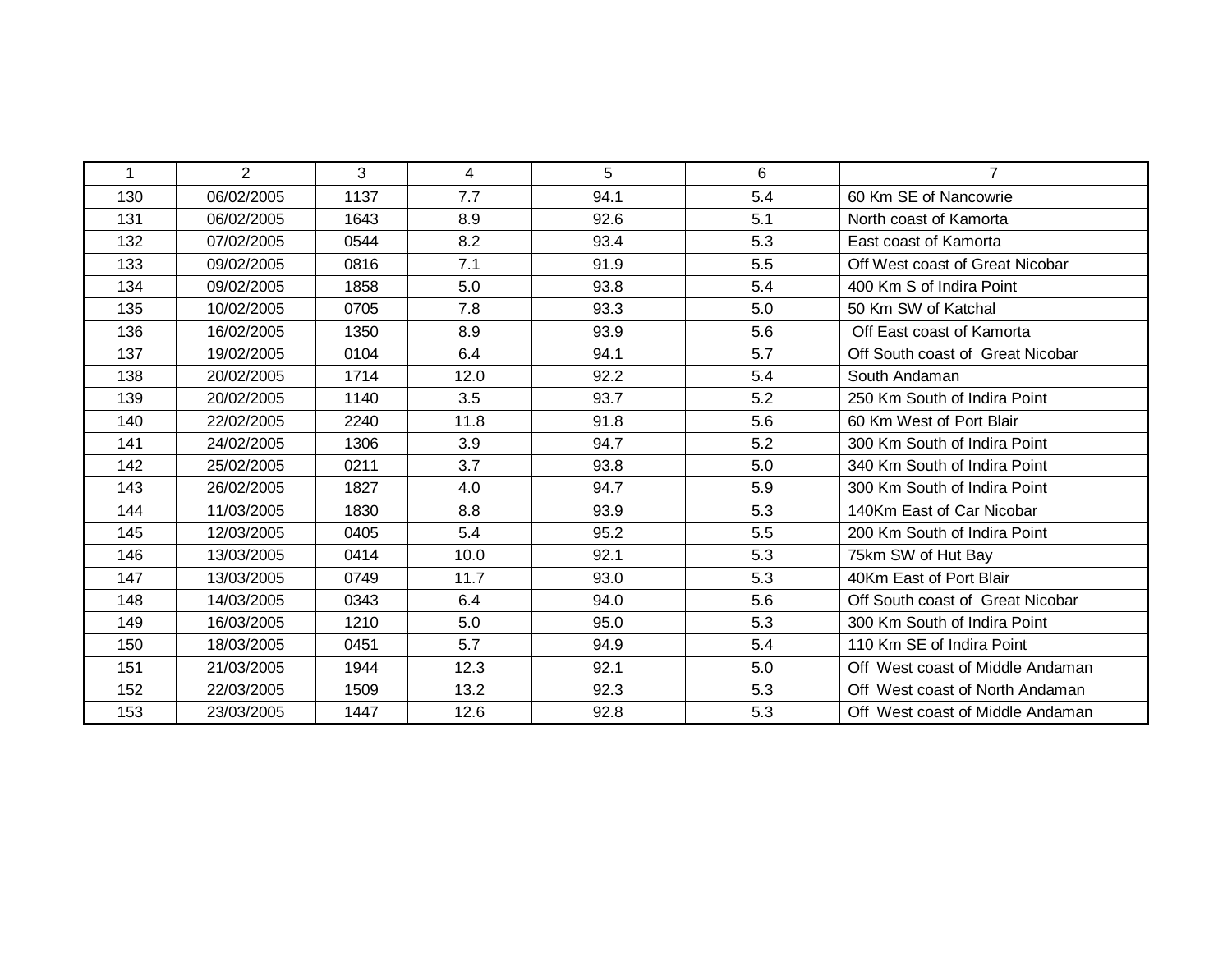| 1   | $\overline{2}$ | 3    | 4     | 5     | 6   | $\overline{7}$                              |
|-----|----------------|------|-------|-------|-----|---------------------------------------------|
| 154 | 25/03/2005     | 0635 | 6.5   | 93.9  | 5.4 | South of Great Nicobar Island               |
| 156 | 26/03/2005     | 2110 | 4.9°S | 129.5 | 5.6 | <b>Bandra Sea</b>                           |
| 156 | 03/04/2005     | 0348 | 3.4   | 92.6  | 5.2 | 250 Km South of Indira Point                |
| 157 | 03/04/2005     | 2013 | 10.40 | 93.1  | 5.3 | SE of Little Andaman                        |
| 158 | 18/04/2005     | 0308 | 10.1  | 93.9  | 5.0 | Near to Hut Bay                             |
| 159 | 26/04/2005     | 0746 | 8.9   | 92.2  | 5.1 | SW of Car Nicobar                           |
| 160 | 27/04/2005     | 0746 | 8.9   | 92.2  | 5.1 | SW of Car Nicobar                           |
| 161 | 27/04/2005     | 1935 | 8.8   | 93.8  | 5.2 | Off Sea coast of Great Nicobar              |
| 162 | 04/05/2005     | 0802 | 9.7   | 91.6  | 5.5 | NW of Car Nicobar                           |
| 163 | 18/05/2005     | 1708 | 5.9   | 92.5  | 6.1 | Off SW Coast of Great Nicobar               |
| 164 | 22/05/2005     | 0431 | 5.3   | 93.5  | 5.5 | West coast of Great Nicobar                 |
| 165 | 26/05/2005     | 1539 | 6.2   | 92.0  | 5.5 | Off South Coast of Great Nicobar            |
| 166 | 31/05/2005     | 1258 | 6.0   | 93.9  | 5.0 | Off South Coast of Great Nicobar            |
| 167 | 14/06/2005     | 0058 | 8.2   | 93.6  | 5.2 | Kamorta                                     |
| 168 | 17/06/2005     | 0808 | 6.0   | 94.2  | 5.5 | South East Coast of Great Nicobar           |
| 169 | 02/07/2005     | 2342 | 14.0  | 93.4  | 5.1 | North Andaman                               |
| 170 | 13/07/2005     | 0600 | 10.7  | 92.0  | 5.5 | Off W. coast of Little Andaman              |
| 171 | 18/07/2005     | 0735 | 08.5S | 123.6 | 5.3 | <b>Bandra Sea</b>                           |
| 172 | 24/07/2005     | 2112 | 8.4   | 92.5  | 7.2 | W.C of Nicobar Island, 420Km. SW of P/Blair |
| 173 | 25/07/2005     | 0747 | 7.6   | 92.3  | 5.3 | Nicobar Island                              |
| 174 | 25/07/2005     | 0856 | 8.9   | 91.4  | 5.7 | Off W Coast of Nicobar Islands              |
| 175 | 25/07/2005     | 1814 | 8.6   | 91.1  | 5.3 | Off W Coast of Nicobar Islands              |
| 176 | 26/07/2005     | 1202 | 9.3   | 90.8  | 5.4 | Off W Coast of Nicobar Islands              |
| 177 | 29/07/2005     | 1757 | 9.2   | 90.7  | 5.4 | Off W Coast of Nicobar Islands              |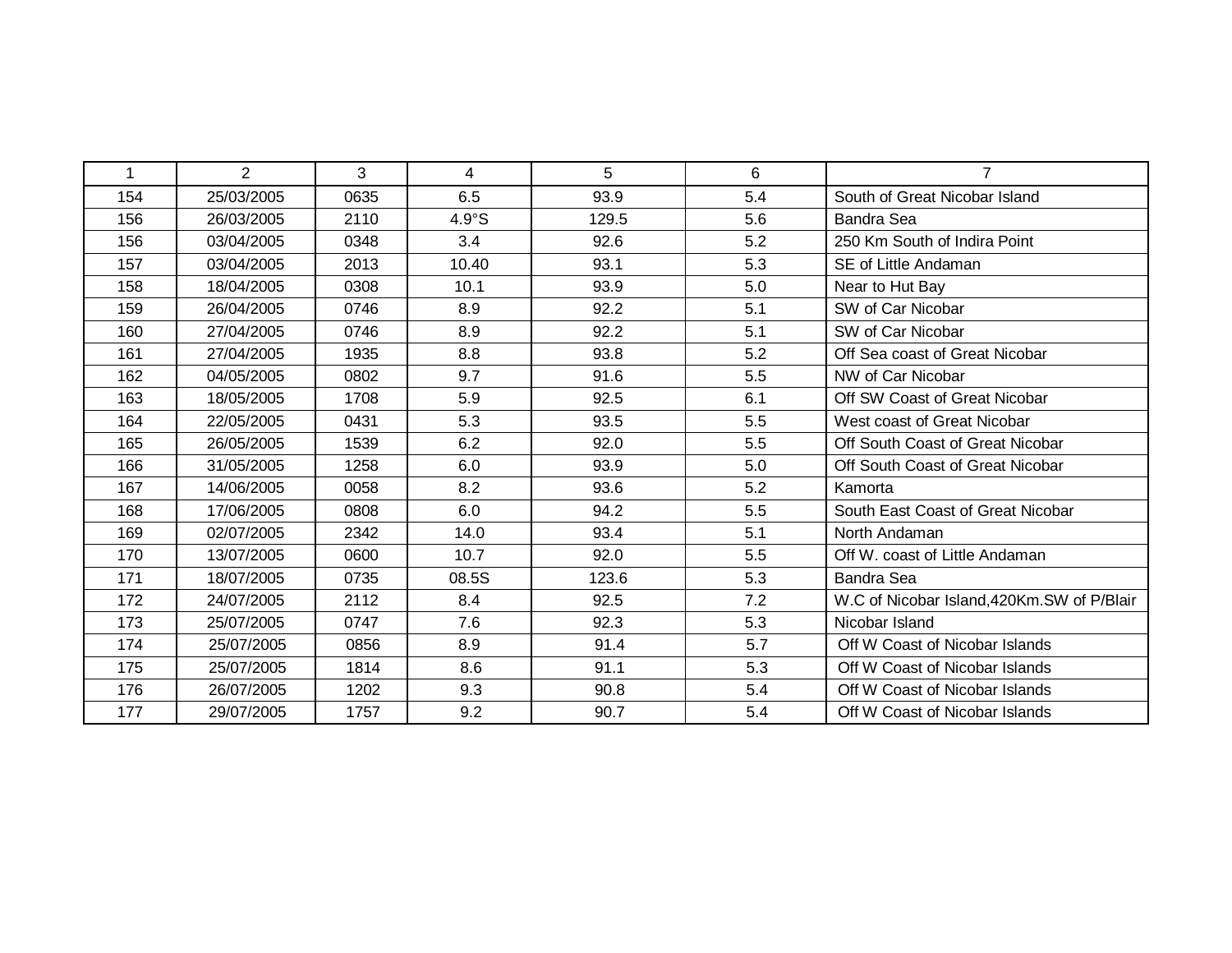| 1   | $\mathbf{2}$ | 3     | 4    | 5    | 6   | $\overline{7}$                  |
|-----|--------------|-------|------|------|-----|---------------------------------|
| 178 | 03/08/2005   | 13.03 | 11.9 | 92.7 | 5.2 | 38Km SSE of Port Blair          |
| 179 | 04/08/2005   | 05.14 | 6.9  | 92.4 | 5.4 | Nicobar Island                  |
| 180 | 05/08/2005   | 11.42 | 10.7 | 91.6 | 5.0 | Off W Coast of Little Andaman   |
| 181 | 09/08/2005   | 16.53 | 8.3  | 93.9 | 5.6 | Nicobar Island                  |
| 182 | 15/08/2005   | 0148  | 13.3 | 92.2 | 5.3 | Off West Coast of N. Andaman    |
| 183 | 21/08/2005   | 1357  | 12.5 | 91.7 | 4.7 | North Andaman Islands           |
| 184 | 28/082005    | 1014  | 6.2  | 93.8 | 5.5 | Off South coast of G Nicobar    |
| 185 | 29/08/2005   | 2015  | 11.4 | 91.9 | 5.1 | Off W. coast of S. Andaman      |
| 186 | 06/09/2005   | 1641  | 8.3  | 91.0 | 5.0 | Nicobar Islands                 |
| 187 | 07/09/2005   | 1239  | 6.8  | 95.0 | 5.0 | Off East coast of G Nicobar     |
| 188 | 13/09/2005   | 2003  | 8.5  | 92.1 | 5.5 | Off South Coast of Car Nicobar  |
| 189 | 14/09/2005   | 1347  | 8.7  | 91.4 | 5.1 | Off West Coast of Nicobar       |
| 190 | 18/09/2005   | 0917  | 7.9  | 94.0 | 5.4 | Nicobar Islands                 |
| 191 | 04/10/2005   | 0339  | 6.4  | 93.6 | 5.3 | <b>Great Nicobar Islands</b>    |
| 192 | 05/10/2005   | 1749  | 8.6  | 91.9 | 5.3 | Off W. Coast of Nicobar Islands |
| 193 | 06/10/2005   | 0823  | 7.7  | 93.0 | 5.1 | Off W. Coast of Nicobar Islands |
| 194 | 11/10/2005   | 0908  | 11.2 | 92.1 | 5.5 | South Andaman                   |
| 195 | 11/10/2005   | 1951  | 12.2 | 92.3 | 5.0 | Off W. coast of South Andaman   |
| 196 | 16/10/2005   | 1529  | 10.7 | 92.1 | 5.2 | West of Little. Andaman         |
| 197 | 31/10/2005   | 16.04 | 17.5 | 92.2 | 5.1 | Central Bay of Bengal           |
| 198 | 09/11/2005   | 13.47 | 12.0 | 92.5 | 5.0 | Andaman Island                  |
| 199 | 22/11/2005   | 17.49 | 14.0 | 93.0 | 5.0 | Off West coast of North Andaman |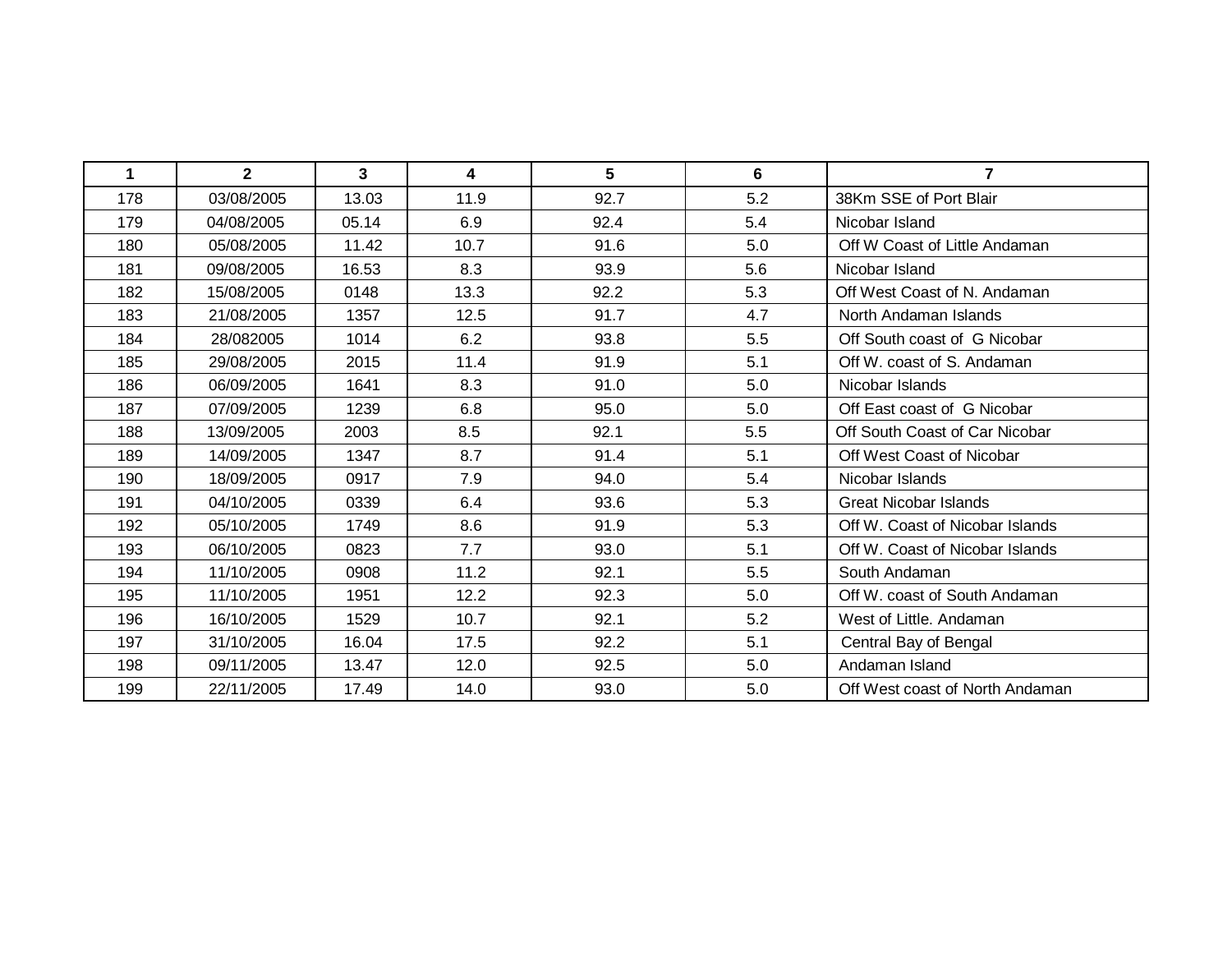| <b>Year 2006</b> |                |       |      |      |     |                                   |  |
|------------------|----------------|-------|------|------|-----|-----------------------------------|--|
| 1                | $\overline{2}$ | 3     | 4    | 5    | 6   | $\overline{7}$                    |  |
| $\mathbf{1}$     | 06/01/2006     | 09.55 | 12.3 | 96.6 | 5.7 | N. Andaman sea                    |  |
| $\overline{2}$   | 11/01/2006     | 23.59 | 12.5 | 92.4 | 4.8 | W. Middle Andaman (felt)          |  |
| 3                | 15/01/2006     | 12.06 | 13.7 | 92.1 | 5.1 | Andaman Island                    |  |
| 4                | 20/01/2006     | 22.30 | 11.4 | 92.1 | 4.2 | WSW of Port Blair                 |  |
| 5                | 21/01/2006     | 09.37 | 13.1 | 92.6 | 5.9 | W.Coast of N. Andaman             |  |
| 6                | 04/02/2006     | 02.04 | 11.7 | 92.1 | 5.9 | 84 Km.of W of Port Blair          |  |
| $\overline{7}$   | 05/02/2006     | 19.11 | 11.7 | 91.4 | 5.0 | W coast of Port Blair             |  |
| 8                | 09/03/2006     | 20.42 | 10.5 | 94.1 | 5.2 | 160 Km East of Hut Bay            |  |
| 9                | 09/03/2006     | 20.49 | 11.2 | 94.5 | 5.0 | 200 Km East of Hut Bay            |  |
| 10               | 09/03/2006     | 23.52 | 10.4 | 94.0 | 5.1 | 150 Km East of Hut Bay            |  |
| 11               | 10/03/2006     | 09.35 | 10.5 | 94.3 | 5.2 | 180 Km East of Hut Bay            |  |
| 12               | 10/03/2006     | 10.13 | 9.9  | 93.4 | 5.2 | 120 Km East of Hut Bay            |  |
| 13               | 11/03/2006     | 17.19 | 11.1 | 94.5 | 5.0 | 200 Km East of Hut Bay            |  |
| 14               | 13/03/2006     | 04.29 | 14.1 | 93.3 | 5.2 | 40 Km NE of Diglipur              |  |
| 15               | 16/03/2006     | 19.29 | 11.2 | 94.8 | 5.0 | 200 Km East of Hut Bay            |  |
| 16               | 16/03/2006     | 20.42 | 5.9  | 94.3 | 5.1 | 100Km SE of Indira Point          |  |
| 17               | 25/03/2006     | 12.41 | 12.7 | 92.9 | 4.4 | 116Km North of Port Blair (felt)  |  |
| 18               | 03/04/2006     | 18.02 | 11.5 | 93.3 | 4.3 | 70 Km East of Port Blair (felt)   |  |
| 19               | 12/04/2006     | 13.26 | 11.7 | 92.3 | 4.4 | Felt                              |  |
| 20               | 14/04/2006     | 15.56 | 9.4  | 93.0 | 5.0 | Off North coast of Car Nicobar    |  |
| 21               | 21/04/2006     | 07.30 | 12.0 | 92.5 | 4.1 | 60 Km SSW of Port Blair (felt)    |  |
| 22               | 24/04/2006     | 12.19 | 13.3 | 91.7 | 4.7 | Off West cost of N/Andaman [felt] |  |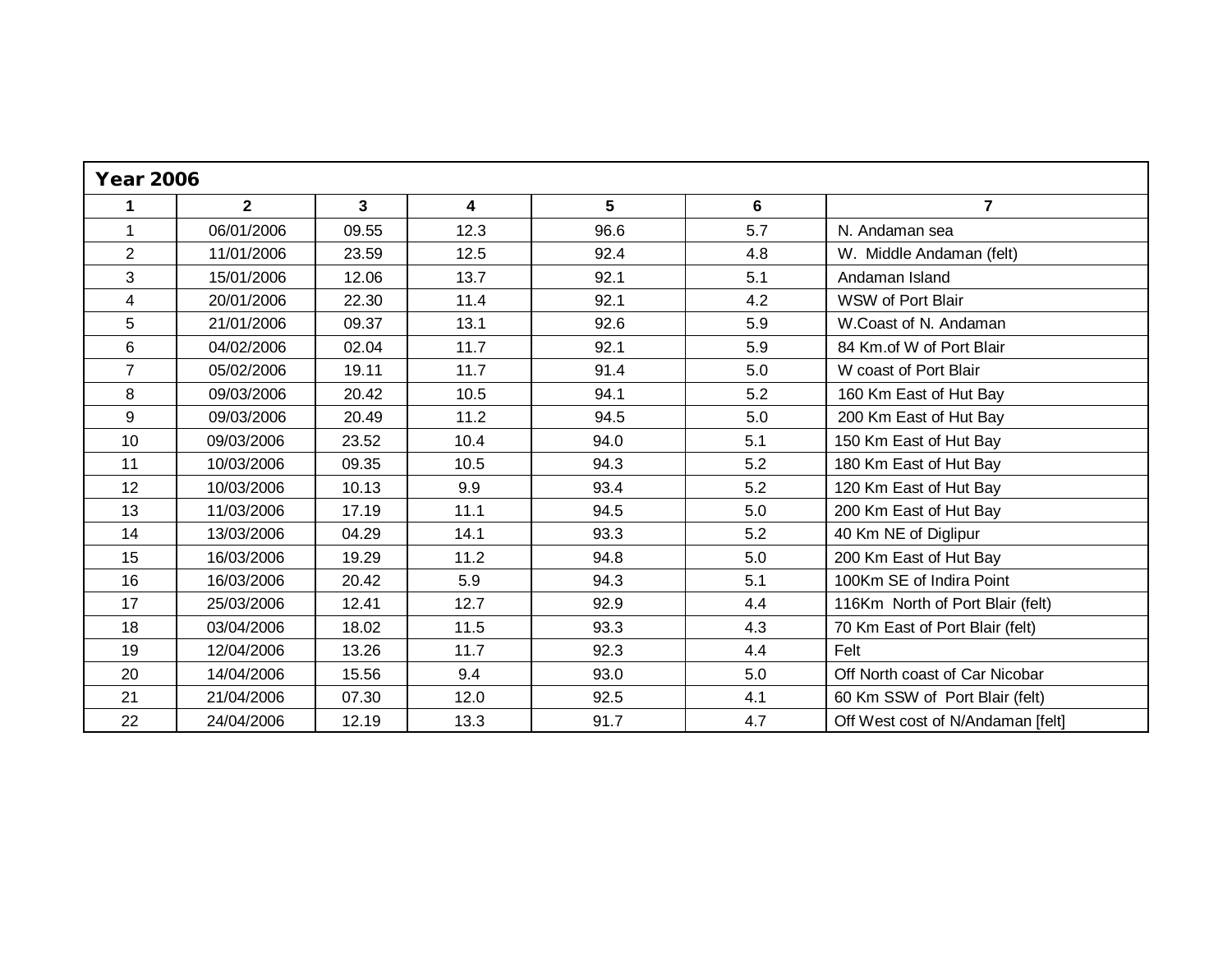| 1                | $\overline{2}$ | 3     | 4      | 5     | 6                | $\overline{7}$                    |  |  |
|------------------|----------------|-------|--------|-------|------------------|-----------------------------------|--|--|
| 23               | 08/05/2006     | 04.05 | 12.57  | 93.2  | 4.4              | Near Port Blair [felt]            |  |  |
| 24               | 17/05/2006     | 12.17 | 07.6   | 91.8  | 4.8              | West cost of Great Nicobar [felt] |  |  |
| 25               | 21/05/2006     | 11.40 | 16.2   | 93.0  | 5.0              | East Central Bay off Bengal       |  |  |
| 26               | 03/06/2006     | 18.31 | 13.1   | 92.1  | 5.3              | Andaman Island                    |  |  |
| 27               | 21/06/2006     | 18.05 | 07.2   | 92.1  | 5.5              | Nicobar Islands                   |  |  |
| 28               | 27/06/2006     | 20.32 | 09.6   | 94.1  | 5.2              | Nicobar Islands                   |  |  |
| 29               | 27/06/2006     | 23.37 | 06.9   | 92.8  | 5.8              | Nicobar Islands                   |  |  |
| 30               | 27/07/2006     | 13.32 | 12.0   | 92.8  | 4.6              | 35km from Port Blair [felt]       |  |  |
| 31               | 02/08/2006     | 18.42 | 09.6   | 92.4  | 5.0              | Nicobar Island                    |  |  |
| 32               | 25/08/2006     | 13.33 | 12.5N  | 95.1E | 5.0              | North Andaman                     |  |  |
| 33               | 08/09/2006     | 14.47 | 10.9N  | 91.6E | 4.5 (Felt Shock) | West Coast of Little Andaman      |  |  |
| 34               | 25/09/2006     | 17.11 | 105.0N | 92.1E | 5.0              | S.W of Little Andaman             |  |  |
| 35               | 28/09/2006     | 18.53 | 120.0N | 95.1E | 5.0              | North Andaman Sea                 |  |  |
| 36               | 28/09/2006     | 20.09 | 94.4N  | 94.7E | 5.0              | North Andaman Sea                 |  |  |
| 37               | 17/10/2006     | 13.29 | 10.7N  | 90.8E | 5.0              | Moderate off West coast of A&N    |  |  |
| 38               | 20/10/2006     | 11.43 | 12.0N  | 92.8E | 4.4              | South Andaman                     |  |  |
| 39               | 23/12/2006     | 01.21 | 10.5N  | 92.5E | 5.9              | South Andaman (felt shock)        |  |  |
| <b>Year 2007</b> |                |       |        |       |                  |                                   |  |  |
| 1                | 03/01/2007     | 18.18 | 05.6N  | 93.3N | 5.3              | Off coast of Nicobar Island       |  |  |
| $\overline{2}$   | 08/01/2007     | 18.19 | 07.9N  | 92.8E | 5.7              | Off West coast Nicobar Island     |  |  |
| 3                | 12/01/2007     | 10.11 | 08.9N  | 91.0E | 5.0              | West coast Car Nicobar Island     |  |  |
| 4                | 15/01/2007     | 11.44 | 12.9N  | 93.0E | 5.0              | North of Middle Island            |  |  |
| 5                | 28/01/2007     | 22.33 | 13.3 N | 92.9  | 4.8 (felt shock) | North Andaman (felt)              |  |  |
| 6                | 30/01/2007     | 01.19 | 08.6 N | 93.3  | 5.2              | North of Kamorta Island           |  |  |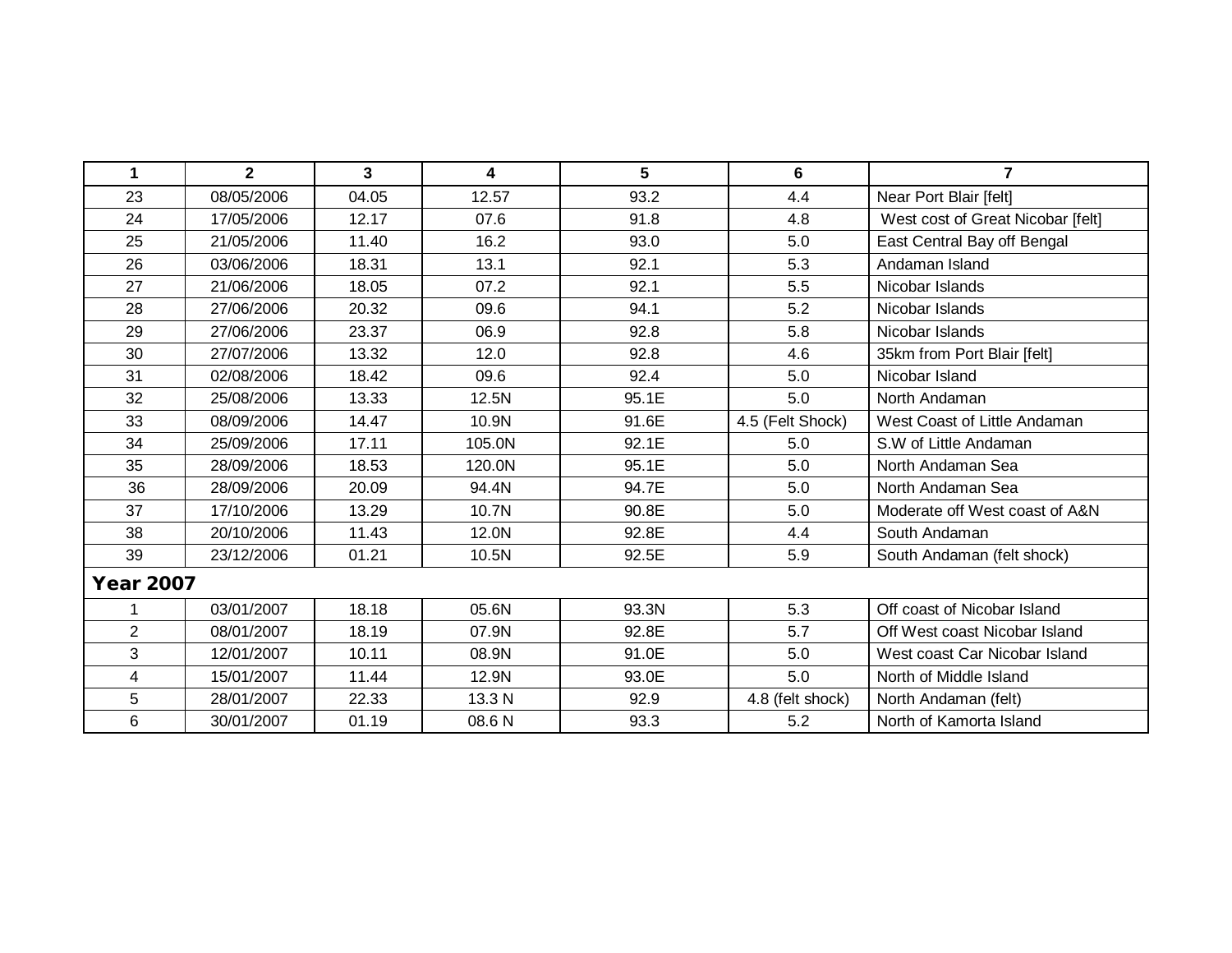| 1              | $\mathbf{2}$ | 3     | 4                 | 5     | 6   |                                               |
|----------------|--------------|-------|-------------------|-------|-----|-----------------------------------------------|
| $\overline{7}$ | 04/02/2007   | 02.2  | 11.0 N            | 90.4  | 5.2 | Off West coast Little Andaman                 |
| 8              | 05/02/2007   | 14.15 | 11.9 N            | 92.1  | 4.8 | Off West coast of Andaman Island (felt shock) |
| 9              | 01/03/2007   | 10.38 | 10.2 <sub>N</sub> | 92.6  | 5.4 | South coast of Little Andaman                 |
| 10             | 26/03/2007   | 15.32 | 10.0 <sub>N</sub> | 92.6  | 4.7 | South of Hut Bay (felt shock)                 |
| 11             | 30/03/2007   | 05.20 | 11.4 N            | 91.7  | 4.4 | West coast of South Andaman(felt shock)       |
| 12             | 10/04/2007   | 19.27 | 13.2 N            | 92.1  | 5.6 | Andaman Island                                |
| 13             | 01/06/2007   | 04.48 | 08.2 N            | 93.2  | 5.4 | Nicobar Island                                |
| 14             | 04/06/2007   | 06.52 | 9.4 N             | 93.7  | 5.2 | Nicobar Island                                |
| 15             | 07/06/2007   | 17.08 | 11.0 N            | 90.3  | 4.9 | 250 km West of Little Andaman                 |
| 16             | 27/06/2007   | 14.28 | 10.3 N            | 92.4  | 4.6 | Andaman Island (felt Shock)                   |
| 17             | 25/07/2007   | 06.50 | 10.0              | 90.4  | 4.5 | Received from Delhi                           |
| 18             | 25/07/2007   | 06.50 | 12.7              | 92.9  | 4.5 | Local Analysis (felt) Diglipur                |
| 19             | 26/07/2007   | 05.06 | 07.4              | 92.3  | 5.9 | Nicobar Island                                |
| 20             | 04/08//2007  | 11.45 | 10.5N             | 93.5E | 4.7 | East of H/Bay (felt)                          |
| 21             | 25/08/2007   | 22.33 | 4.6N              | 93.8E | 5.4 | Andaman Island                                |
| 22             | 19/09/2007   | 18.14 | 10.2N             | 91.7E | 5.0 | Andaman sea (felt shock)                      |
| 23             | 10/10/2007   | 17.56 | 10.3N             | 91.7E | 5.1 | SW of Little Andaman                          |

\* From 11.10.2007 to 31.12.2007 no felt shock of above 5.0 richer scale magnitude in Andaman and Nicobar Island is reported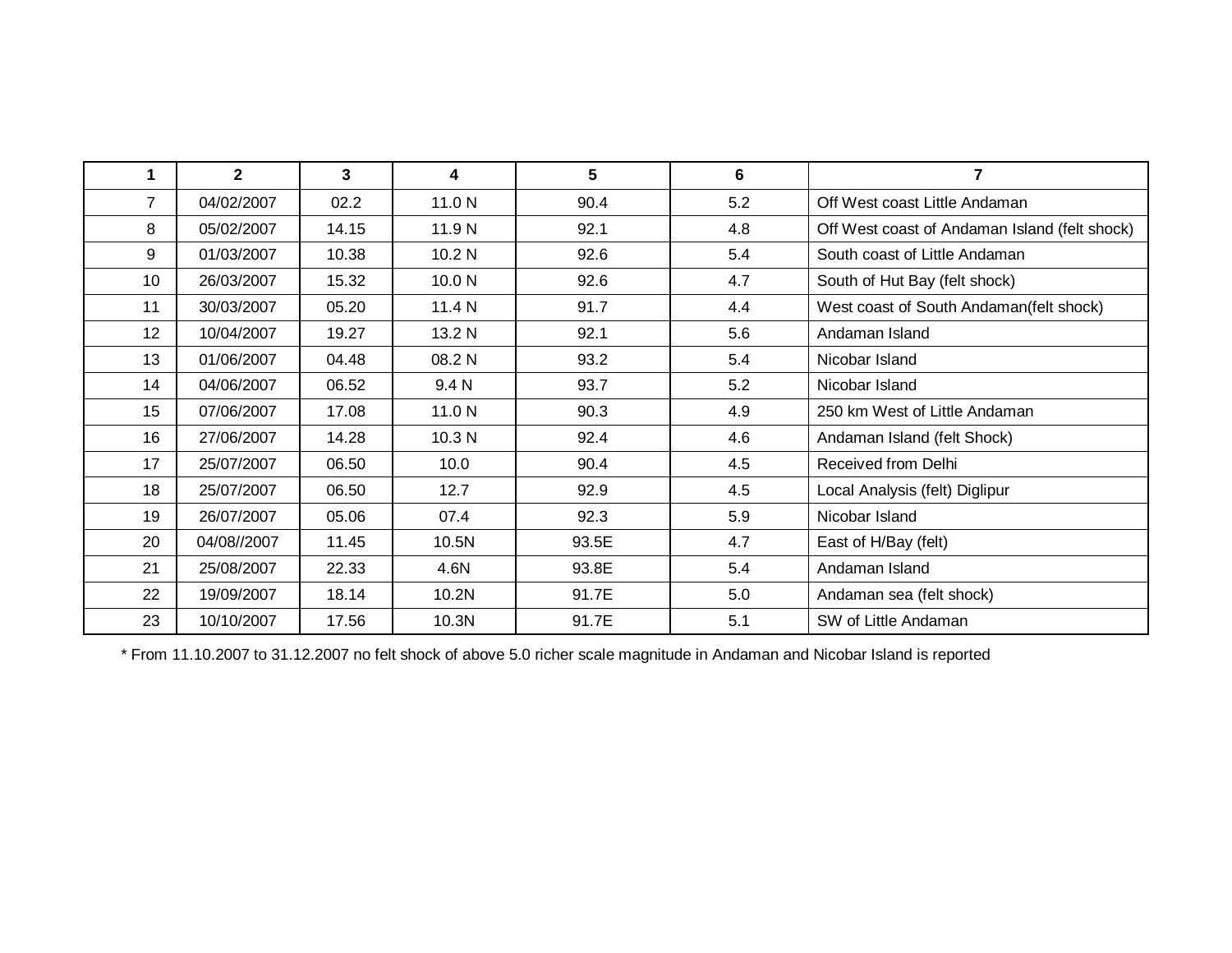| <b>Year 2008</b> |              |              |       |       |     |                 |  |
|------------------|--------------|--------------|-------|-------|-----|-----------------|--|
| 1                | $\mathbf{2}$ | $\mathbf{3}$ | 4     | 5     | 6   | $\mathbf{7}$    |  |
| 1                | 14/01/2008   | 19.09        | 10.4N | 92.5E | 5.8 | Andaman Islands |  |
| $\overline{2}$   | 17/04/2008   | 13.59        | 8.9N  | 91.4E | 5.3 | Nicobar Islands |  |
| 3                | 28/04/2008   | 09.05        | 12.4N | 92.6E | 4.4 | Middle Andaman  |  |
| 4                | 19/06/2008   | 06.06        | 6.7N  | 92.4E | 4.8 | Nicobar Islands |  |
| 5                | 27/06/2008   | 17.10        | 11.0N | 91.6E | 6.7 | Andaman Islands |  |
| 6                | 27/06/2008   | 18.37        | 11.3N | 91.7E | 5.8 | Andaman Islands |  |
| $\overline{7}$   | 27/06/2008   | 23.35        | 10.7N | 92.0E | 5.0 | Andaman Islands |  |
| 8                | 28/06/2008   | 10.05        | 11.3N | 91.3E | 5.4 | Andaman Islands |  |
| 9                | 28/06/2008   | 18.25        | 10.8N | 91.7E | 6.1 | Andaman Islands |  |
| 10               | 28/06/2008   | 20.59        | 11.2N | 91.5E | 5.5 | Andaman Islands |  |
| 11               | 29/06/2008   | 06.02        | 11.3N | 91.7E | 5.1 | Andaman Islands |  |
| 12               | 29/06/2008   | 09.45        | 11.0N | 91.3E | 5.2 | Andaman Islands |  |
| 13               | 07/07/2008   | 15.29        | 10.7N | 91.6E | 5.0 | Andaman Islands |  |
| 14               | 26/07/2008   | 05.36        | 11.7N | 91.8E | 5.2 | Andaman Islands |  |
| 15               | 26/07/2008   | 22.20        | 11.5N | 92.7E | 5.0 | Andaman Islands |  |
| 16               | 05/08/2008   | 15.39        | 14.0N | 93.6E | 5.4 | Andaman Islands |  |
| 17               | 10/08/2008   | 13.51        | 11.1N | 91.6E | 6.0 | Andaman Islands |  |
| 18               | 10/08/2008   | 14.58        | 11.2N | 91.6E | 5.6 | Andaman Islands |  |
| 19               | 10/08/2008   | 17.51        | 11.8N | 91.7E | 5.5 | Andaman Islands |  |
| 20               | 10/08/2008   | 18.31        | 11.8N | 91.7E | 5.4 | Andaman Islands |  |
| 21               | 30/08/2008   | 13.15        | 11.4N | 91.5E | 5.0 | Andaman Islands |  |
| 22               | 07/09/2008   | 02.50        | 12.9N | 92.0E | 5.1 | Andaman Islands |  |